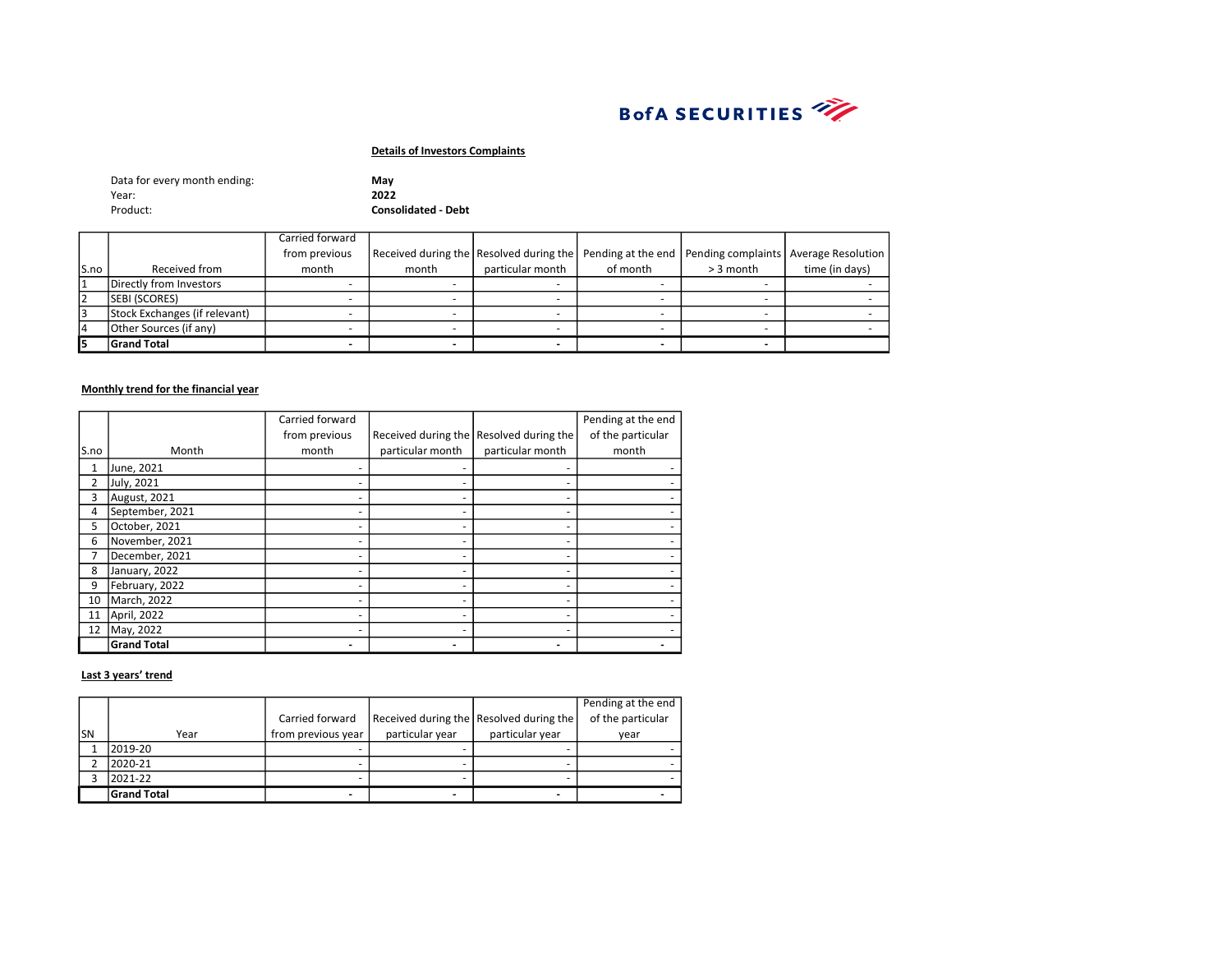

| Data for every month ending: | Mav                                    |
|------------------------------|----------------------------------------|
| Year:                        | 2022                                   |
| Product:                     | <b>Public issue of debt securities</b> |

|       |                               | Carried forward |                                         |                  |          |                                                              |                |
|-------|-------------------------------|-----------------|-----------------------------------------|------------------|----------|--------------------------------------------------------------|----------------|
|       |                               | from previous   | Received during the Resolved during the |                  |          | Pending at the end   Pending complaints   Average Resolution |                |
| lS.no | Received from                 | month           | month                                   | particular month | of month | $>$ 3 month                                                  | time (in days) |
|       | Directly from Investors       |                 |                                         |                  |          |                                                              |                |
| 2     | SEBI (SCORES)                 |                 |                                         |                  |          |                                                              |                |
| 3     | Stock Exchanges (if relevant) |                 |                                         |                  |          |                                                              |                |
| 14    | Other Sources (if any)        |                 |                                         |                  |          |                                                              |                |
|       | <b>Grand Total</b>            |                 |                                         |                  |          |                                                              |                |

#### Monthly trend for the financial year

|      |                    | Carried forward |                  |                                         | Pending at the end |
|------|--------------------|-----------------|------------------|-----------------------------------------|--------------------|
|      |                    | from previous   |                  | Received during the Resolved during the | of the particular  |
| S.no | Month              | month           | particular month | particular month                        | month              |
| 1    | June, 2021         |                 |                  |                                         |                    |
|      | July, 2021         |                 |                  |                                         |                    |
| 3    | August, 2021       |                 |                  |                                         |                    |
| 4    | September, 2021    |                 |                  |                                         |                    |
| 5    | October, 2021      |                 |                  |                                         |                    |
| 6    | November, 2021     |                 |                  |                                         |                    |
|      | December, 2021     |                 |                  |                                         |                    |
| 8    | January, 2022      |                 |                  |                                         |                    |
| 9    | February, 2022     |                 |                  |                                         |                    |
| 10   | March, 2022        |                 |                  |                                         |                    |
| 11   | April, 2022        |                 |                  |                                         |                    |
| 12   | May, 2022          |                 |                  |                                         |                    |
|      | <b>Grand Total</b> |                 |                  |                                         |                    |

|     |                    |                    |                 |                                         | Pending at the end |
|-----|--------------------|--------------------|-----------------|-----------------------------------------|--------------------|
|     |                    | Carried forward    |                 | Received during the Resolved during the | of the particular  |
| lsn | Year               | from previous year | particular year | particular year                         | vear               |
|     | 2019-20            | -                  | -               |                                         |                    |
|     | 2020-21            | -                  |                 |                                         |                    |
|     | 2021-22            |                    | -               |                                         |                    |
|     | <b>Grand Total</b> |                    | -               |                                         |                    |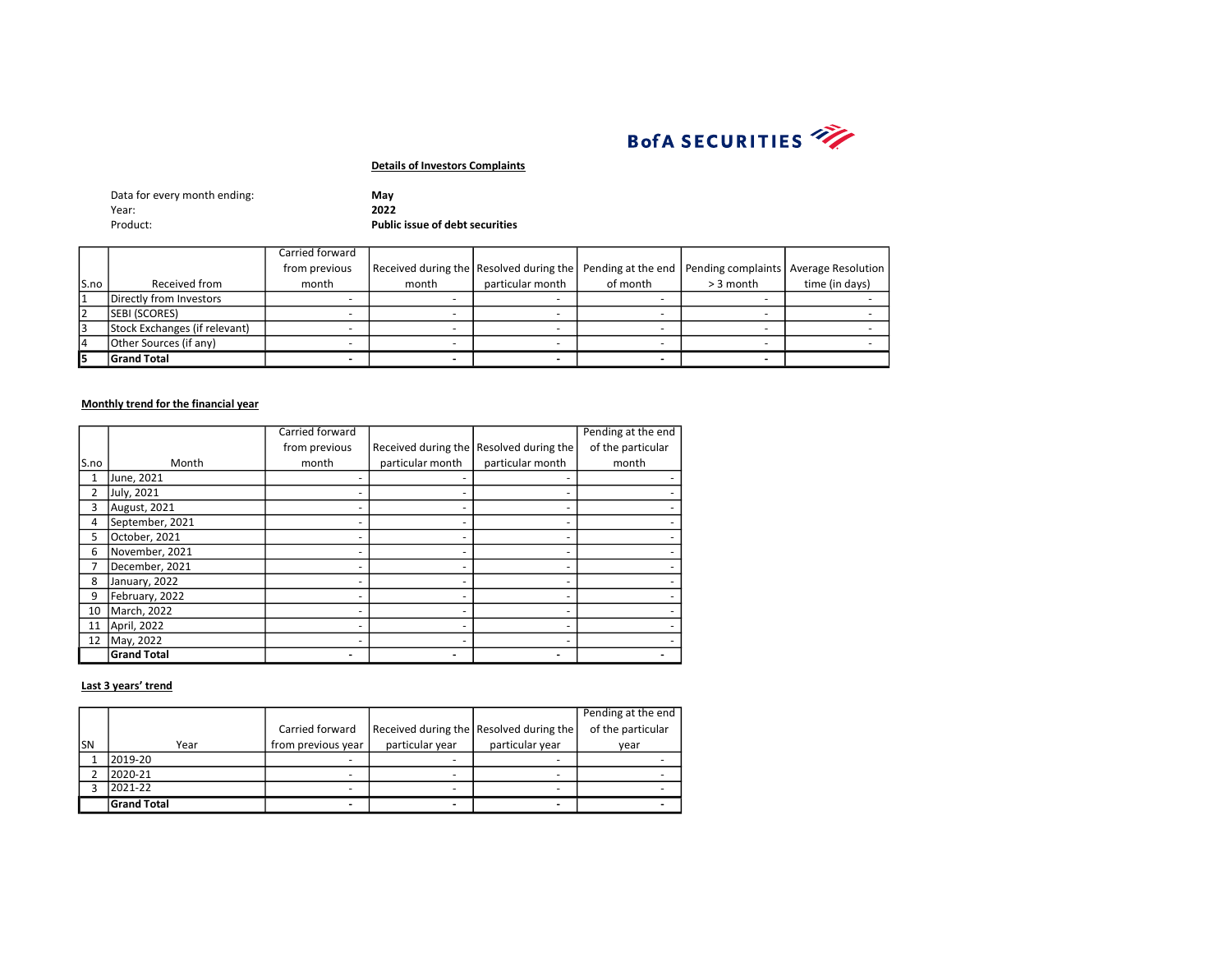

| Data for every month ending: | Mav                                                          |
|------------------------------|--------------------------------------------------------------|
| Year:                        | 2022                                                         |
| Product:                     | Public issue of non-convertible redeemable preference shares |

|       |                               | Carried forward |       |                                         |          |                                                              |                |
|-------|-------------------------------|-----------------|-------|-----------------------------------------|----------|--------------------------------------------------------------|----------------|
|       |                               | from previous   |       | Received during the Resolved during the |          | Pending at the end   Pending complaints   Average Resolution |                |
| ls.no | Received from                 | month           | month | particular month                        | of month | $>$ 3 month                                                  | time (in days) |
|       | Directly from Investors       |                 |       |                                         |          |                                                              |                |
|       | <b>SEBI (SCORES)</b>          |                 |       |                                         |          |                                                              |                |
|       | Stock Exchanges (if relevant) |                 |       |                                         |          |                                                              |                |
| ١4    | Other Sources (if any)        |                 |       |                                         |          |                                                              |                |
|       | <b>Grand Total</b>            |                 |       |                                         |          |                                                              |                |

# Monthly trend for the financial year

|      |                    | Carried forward |                  |                                         | Pending at the end |
|------|--------------------|-----------------|------------------|-----------------------------------------|--------------------|
|      |                    | from previous   |                  | Received during the Resolved during the | of the particular  |
| S.no | Month              | month           | particular month | particular month                        | month              |
|      | June, 2021         |                 |                  |                                         |                    |
| 2    | July, 2021         |                 |                  |                                         |                    |
| 3    | August, 2021       |                 |                  |                                         |                    |
| 4    | September, 2021    |                 |                  |                                         |                    |
| 5    | October, 2021      |                 |                  |                                         |                    |
| 6    | November, 2021     |                 |                  |                                         |                    |
|      | December, 2021     |                 |                  |                                         |                    |
| 8    | January, 2022      |                 |                  |                                         |                    |
| 9    | February, 2022     |                 |                  |                                         |                    |
| 10   | March, 2022        |                 |                  |                                         |                    |
| 11   | April, 2022        |                 |                  |                                         |                    |
| 12   | May, 2022          |                 |                  |                                         |                    |
|      | <b>Grand Total</b> |                 |                  |                                         |                    |

|     |                    |                    |                 |                                         | Pending at the end |
|-----|--------------------|--------------------|-----------------|-----------------------------------------|--------------------|
|     |                    | Carried forward    |                 | Received during the Resolved during the | of the particular  |
| lsn | Year               | from previous year | particular year | particular year                         | year               |
|     | 2019-20            |                    |                 |                                         |                    |
|     | 2020-21            |                    |                 |                                         |                    |
|     | 2021-22            |                    |                 |                                         |                    |
|     | <b>Grand Total</b> |                    |                 |                                         |                    |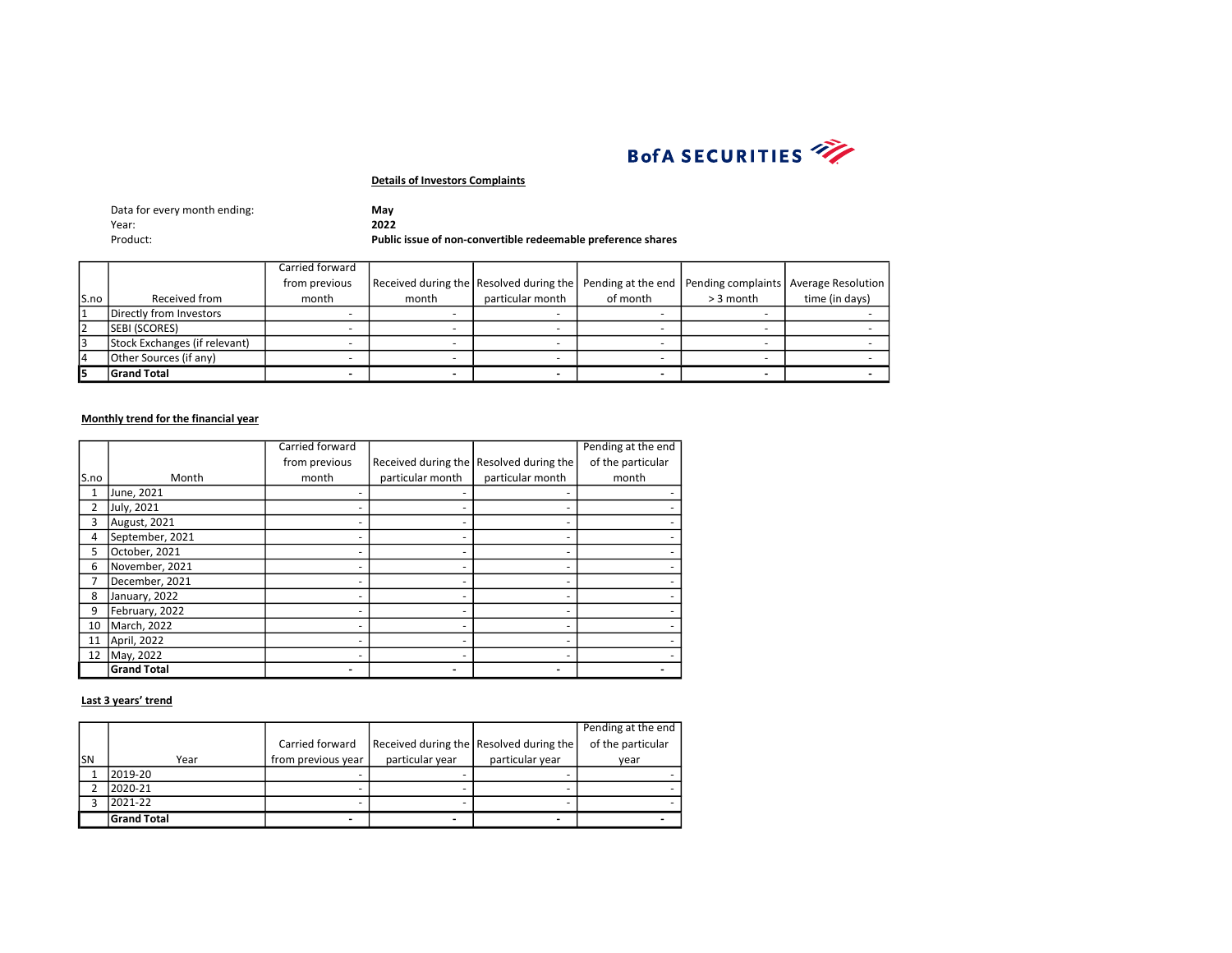

| Data for every month ending: | May                                                                                   |
|------------------------------|---------------------------------------------------------------------------------------|
| Year:                        | 2022                                                                                  |
| Product:                     | Private placement of debt securities and non-convertible redeemable preference shares |

|       |                               | Carried forward |       |                                                                                                        |          |             |                |
|-------|-------------------------------|-----------------|-------|--------------------------------------------------------------------------------------------------------|----------|-------------|----------------|
|       |                               | from previous   |       | Received during the Resolved during the   Pending at the end   Pending complaints   Average Resolution |          |             |                |
| ls.no | Received from                 | month           | month | particular month                                                                                       | of month | $> 3$ month | time (in days) |
|       | Directly from Investors       |                 |       |                                                                                                        |          |             |                |
| 2     | <b>SEBI (SCORES)</b>          |                 |       |                                                                                                        |          |             |                |
| 13    | Stock Exchanges (if relevant) |                 |       |                                                                                                        |          |             |                |
| 14    | Other Sources (if any)        |                 |       |                                                                                                        |          |             |                |
| l5    | <b>Grand Total</b>            |                 |       |                                                                                                        |          |             |                |

### Monthly trend for the financial year

|      |                    | Carried forward |                          |                                         | Pending at the end |
|------|--------------------|-----------------|--------------------------|-----------------------------------------|--------------------|
|      |                    | from previous   |                          | Received during the Resolved during the | of the particular  |
| S.no | Month              | month           | particular month         | particular month                        | month              |
| 1    | June, 2021         |                 |                          |                                         |                    |
| 2    | July, 2021         |                 |                          |                                         |                    |
| 3    | August, 2021       |                 |                          |                                         |                    |
| 4    | September, 2021    |                 |                          |                                         |                    |
| 5    | October, 2021      |                 |                          |                                         |                    |
| 6    | November, 2021     |                 |                          |                                         |                    |
|      | December, 2021     |                 |                          |                                         |                    |
| 8    | January, 2022      |                 |                          | ۰                                       |                    |
| 9    | February, 2022     |                 |                          |                                         |                    |
| 10   | March, 2022        |                 |                          |                                         |                    |
| 11   | April, 2022        |                 |                          | ۰                                       |                    |
| 12   | May, 2022          |                 |                          |                                         |                    |
|      | <b>Grand Total</b> |                 | $\overline{\phantom{0}}$ |                                         |                    |

|     |                    |                    |                 |                                         | Pending at the end |
|-----|--------------------|--------------------|-----------------|-----------------------------------------|--------------------|
|     |                    | Carried forward    |                 | Received during the Resolved during the | of the particular  |
| lsn | Year               | from previous year | particular year | particular year                         | year               |
|     | 2019-20            |                    |                 |                                         |                    |
|     | 2020-21            |                    |                 |                                         |                    |
|     | 2021-22            |                    |                 |                                         |                    |
|     | <b>Grand Total</b> | -                  |                 |                                         |                    |